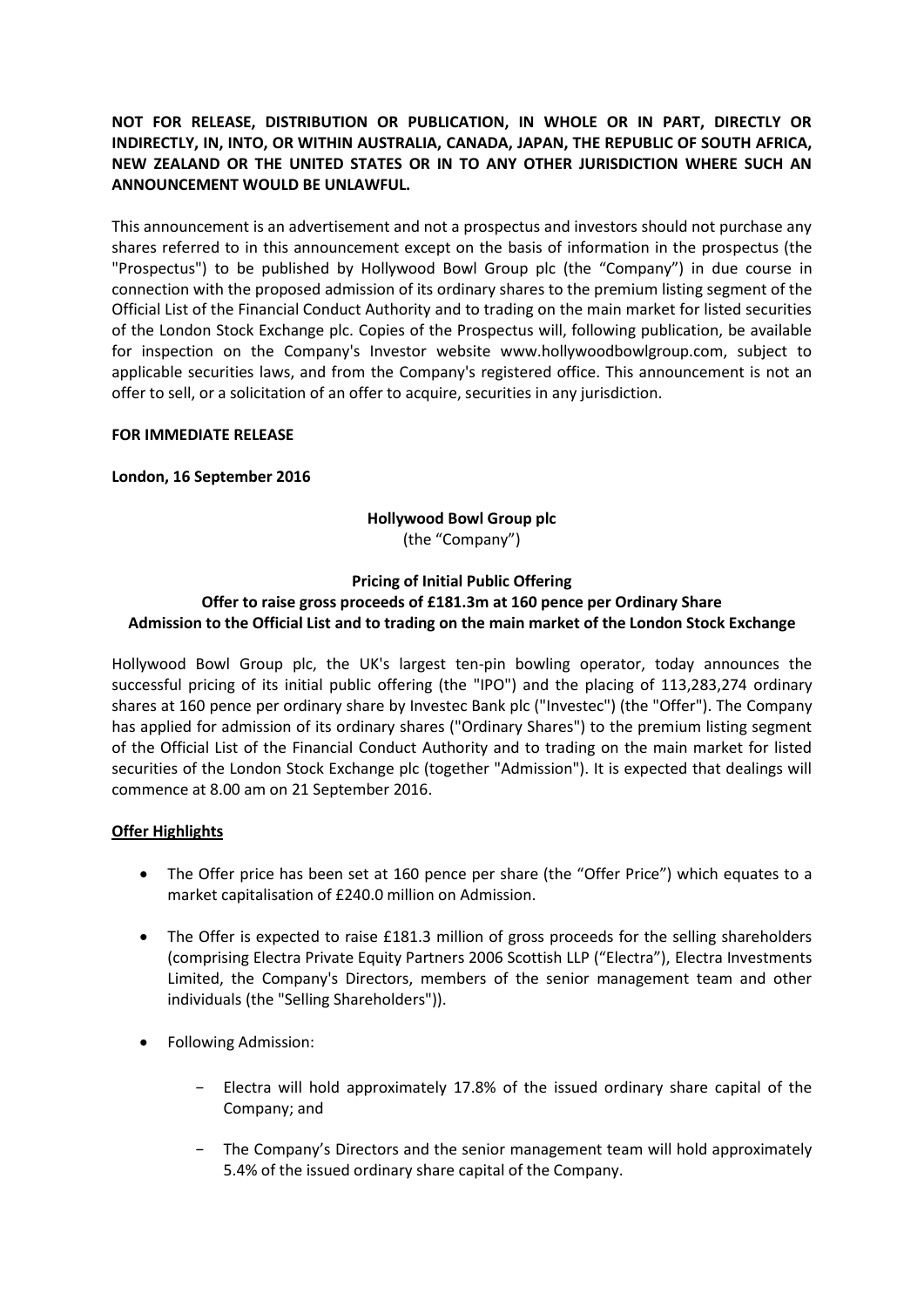- The Company's Directors and the senior management team (12 months) and Electra (six months) have committed to lock-up arrangements with Investec as Sponsor following Admission in respect of their shareholdings. The Company's Directors and the senior management team (12 months) and Electra (six months) have also signed up to orderly market arrangements with Investec as Sponsor following Admission.
- Admission to the premium listing segment of the Official List and to trading on the London Stock Exchange's main market for listed securities, and the commencement of dealings in the Ordinary Shares, are expected to take place at 8.00 am on 21 September 2016 under the ticker BOWL.
- On Admission, the Company will have 150,000,000 Ordinary Shares in issue.
- Investec Bank plc is acting as Sole Sponsor, Financial Adviser, Bookrunner and Broker in relation to the Offer and Admission.

Full details of the Offer will be included in the Prospectus, which is expected to be published and available on the Company's website later today.

# **Stephen Burns, Chief Executive Officer of Hollywood Bowl Group said:**

*"I am delighted with the response we have received from investors toward Hollywood Bowl Group. We have achieved a huge amount over the past few years, transforming the business through investment and acquisition, and providing outstanding family entertainment to millions of customers every year. Keeping the customer experience at the heart of everything we do, we have exciting plans in place to grow the business further in the years ahead."*

# **Enquiries:**

| <b>Hollywood Bowl Group plc</b>                                                   | via Tulchan<br>Communications |
|-----------------------------------------------------------------------------------|-------------------------------|
| <b>Investec Bank plc</b> (Sole Sponsor, Financial Adviser, Bookrunner and Broker) | +44 (0) 207 597 5970          |
| Garry Levin                                                                       |                               |
| David Flin                                                                        |                               |
| Matt Lewis                                                                        |                               |
| David Anderson                                                                    |                               |
| Alex Wright                                                                       |                               |
| Andi Kazeroonian                                                                  |                               |
| <b>Tulchan Communications</b>                                                     | +44 (0) 207 353 4200          |
| James Macey White                                                                 |                               |
| David Allchurch                                                                   |                               |
| Matt Low                                                                          |                               |

**Overview of the Group's business**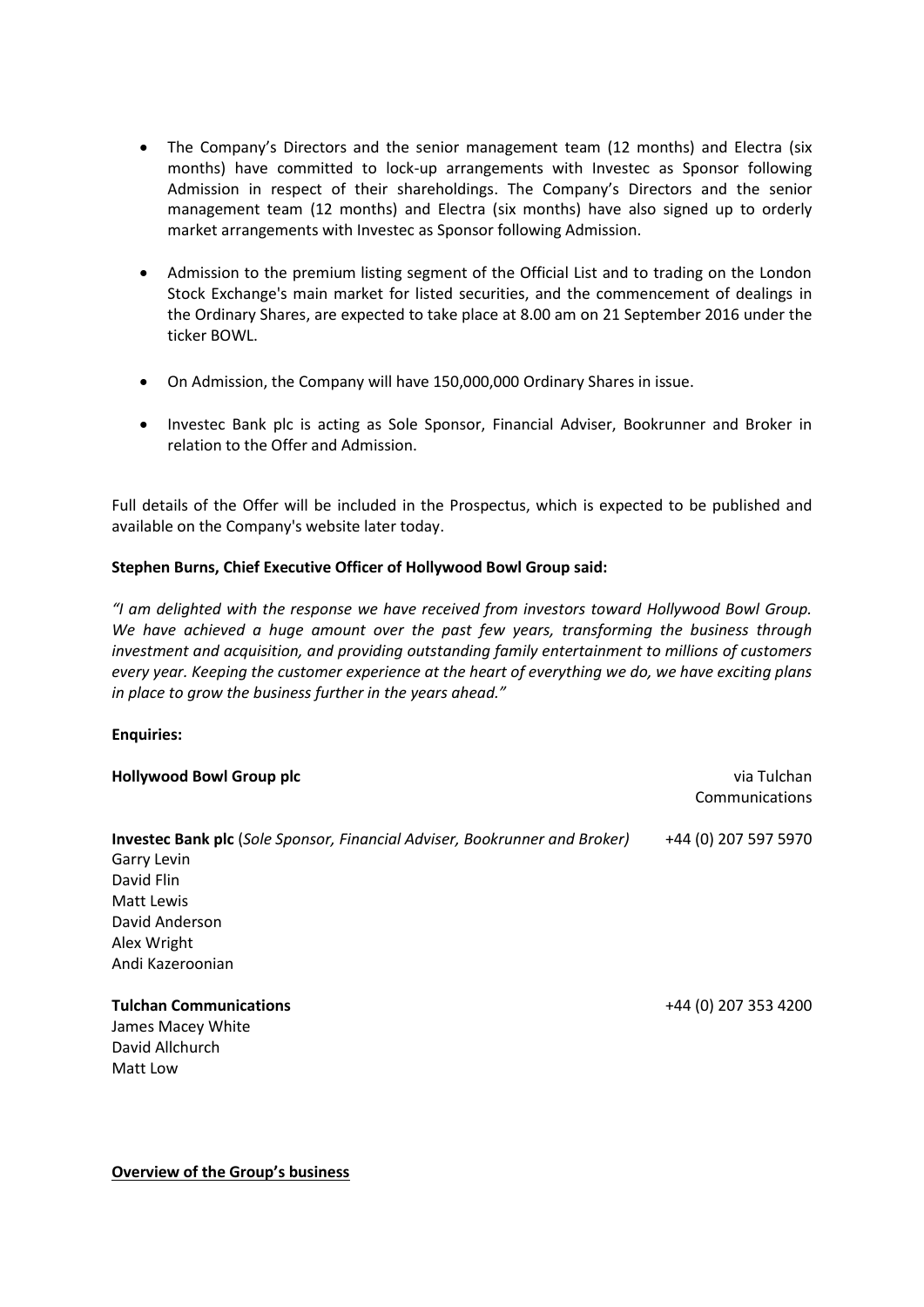The Company and its consolidated subsidiary undertakings (the "Group") is the UK's largest ten-pin bowling operator, with a portfolio of 54 centres operating across the UK under the Hollywood Bowl, AMF and Bowlplex brands. The Group specialises in operating large, high quality bowling centres, predominantly located in out of town multi-use leisure parks (typically co-located with cinema and casual dining sites) and large retail parks with all of the centres being occupied by the Group on a leasehold basis. The centres are designed to offer a complete family entertainment experience with each centre offering at least 16 bowling lanes, on-site dining, licensed bars, and state-of-the-art family games arcades.

According to research from Pragma (the retail & consumer market strategy consultants), the UK leisure market was estimated to be worth £80.3 billion in 2015, of which ten-pin bowling had a market share of 0.3 per cent. In the period from 2013 to 2015, Pragma (June, 2016) estimates that ten-pin bowling was the fastest growing segment of the leisure sector, with 6.0 per cent. compound annual growth rate ("CAGR") compared to an average of 3.0 per cent. across the wider leisure sector.

For the financial period ended 30 September 2015 ("FY2015"), bowling represented approximately 47 per cent. of the Group's consolidated total revenue with food and beverage (approximately 28 per cent.) and amusement machines (approximately 23 per cent.) revenues accounting for the majority of the balance. The Group is led by a strong and entrepreneurial management team, with significant experience in the UK leisure sector and a proven track record of success.

The Group has delivered strong results across the whole of its estate since its formation in 2010. The Directors believe that this success is due, in part, to: the quality of the property portfolio and the desirability of centre locations; engagement and insight from over five million contacts on the Group's customer database; and the growth opportunities within the key revenue streams of bowling, food and beverage and amusement machines.

The Group is headquartered in Hemel Hempstead, where it has a 50 seat customer contact centre to manage customer calls and bookings. In addition, the Group operates a scoring, motors and spares division out of its centre in Tolworth, providing technical support and repairs for its entire estate.

In FY2015, the Group employed, on average, 1,386 employees mainly in its centres. As at 31 March 2016 (following the acquisition of Bowlplex in December 2015), the Group employed approximately 1,123 full time equivalents (the majority of those employees being employed on a part time basis) and approximately 1,948 employees.

## **Key Strengths**

## *A market leading ten-pin bowling operator with national scale*

The Group focuses on providing a competitively priced family leisure experience from its network of 54 centres across the UK. As the largest UK operator of ten-pin bowling centres, the Group has developed bespoke systems and processes to ensure that the customer receives a consistent experience in each of its centres and through its website and customer contact centre.

## *Diversified revenue streams*

For FY2015, bowling represented approximately 47 per cent. of the Group's consolidated total revenue with food and beverage (approximately 28 per cent.) and amusement machines (approximately 23 per cent.) accounting for the majority of the balance.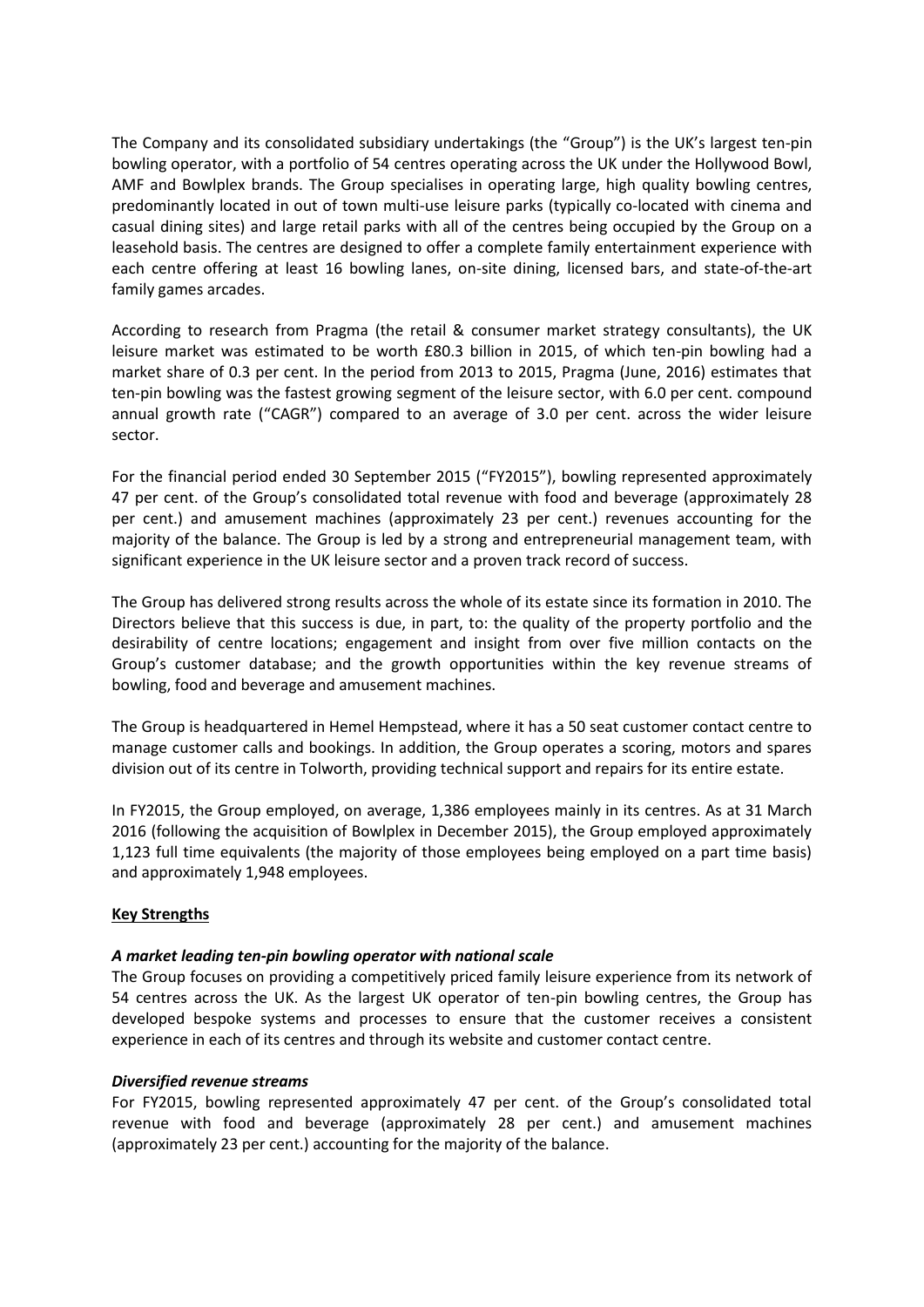## *Strong financial track record*

The Group has delivered a consistent track record of strong revenue and Adjusted EBITDA growth. For the financial period ended 30 September 2013 ("FY2013") to FY2015, revenue increased from £70.2 million to £86.0 million, a CAGR of 10.7%. Over the same period, Adjusted EBITDA increased from £11.0 million to £20.6 million, a CAGR of 37.0%, and Adjusted EBITDA margin increased from 15.6% to 23.9%.

|                            | Financial year ended 30 September |             |       | Six months ended 31 March |       |
|----------------------------|-----------------------------------|-------------|-------|---------------------------|-------|
|                            |                                   | 2014        |       |                           |       |
| Em                         | 2013                              | (Unaudited) | 2015  | 2015                      | 2016  |
| Revenue                    | 70.2                              | 78.7        | 86.0  | 43.8                      | 55.0  |
| <b>Adjusted EBITDA</b>     | 11.0                              | 14.6        | 20.6  | 11.0                      | 16.8  |
|                            |                                   |             |       |                           |       |
| Adjusted EBITDA margin     | 15.6%                             | 18.5%       | 23.9% | 25.0%                     | 30.6% |
| Like-for-like sales growth | $N/A^*$                           | 8.1%        | 9.1%  | 5.9%                      | 11.1% |
| Average total spend per    |                                   |             |       |                           |       |
| game                       | £7.13                             | £7.54       | £8.12 | £8.10                     | £8.81 |
| Growth in average total    |                                   |             |       |                           |       |
| spend per game             | $N/A^*$                           | 5.8%        | 7.7%  | 8.4%                      | 8.8%  |
| Number of games (m)        | 9.6                               | 10.1        | 10.4  | 5.3                       | 6.1   |

\*Information not included as part of the historical financial information which will be contained in the Prospectus.

Adjusted EBITDA represents earnings before interest, tax, depreciation, amortisation and exceptional items throughout this announcement.

## *Multiple levers to drive further growth*

- − **Driving like-for-like growth:** The Group's strategy is to drive like-for-like growth by attracting new customers, increasing the frequency of visits and raising the spend per game. This strategy is supported by a focus on improving the customer experience through investments in, amongst others, technology, staff training, marketing, and refurbishments.
- **Refurbishment programme:** The Group intends to undertake between seven to ten refurbishments per year over the medium term in order to generate improved sales and profitability at existing centres. It is expected that future refurbished centres will benefit from the introduction of new dining concepts such as Hollywood Diner and an upgraded bar offering as well as investment in the bowling experience including the introduction of VIP lanes, all of which will support higher prices and a higher spend per game as well as drive game volumes and visit frequency.

The Group's centres have generated attractive returns from capital invested, with those centres refurbished since the start of the financial period ended 30 September 2014 ("FY2014") (excluding the centres located in Cardiff, Hull and Bolton and the recently converted Bowlplex sites) generating an average return on investment of 44 per cent.

− **Conversion of the Bowlplex estate:** At the 11 centres acquired as a result of the acquisition of Bowlplex Limited in December 2015, the Group intends to offer staff new training and apply the business processes, marketing initiatives, IT and human resources systems that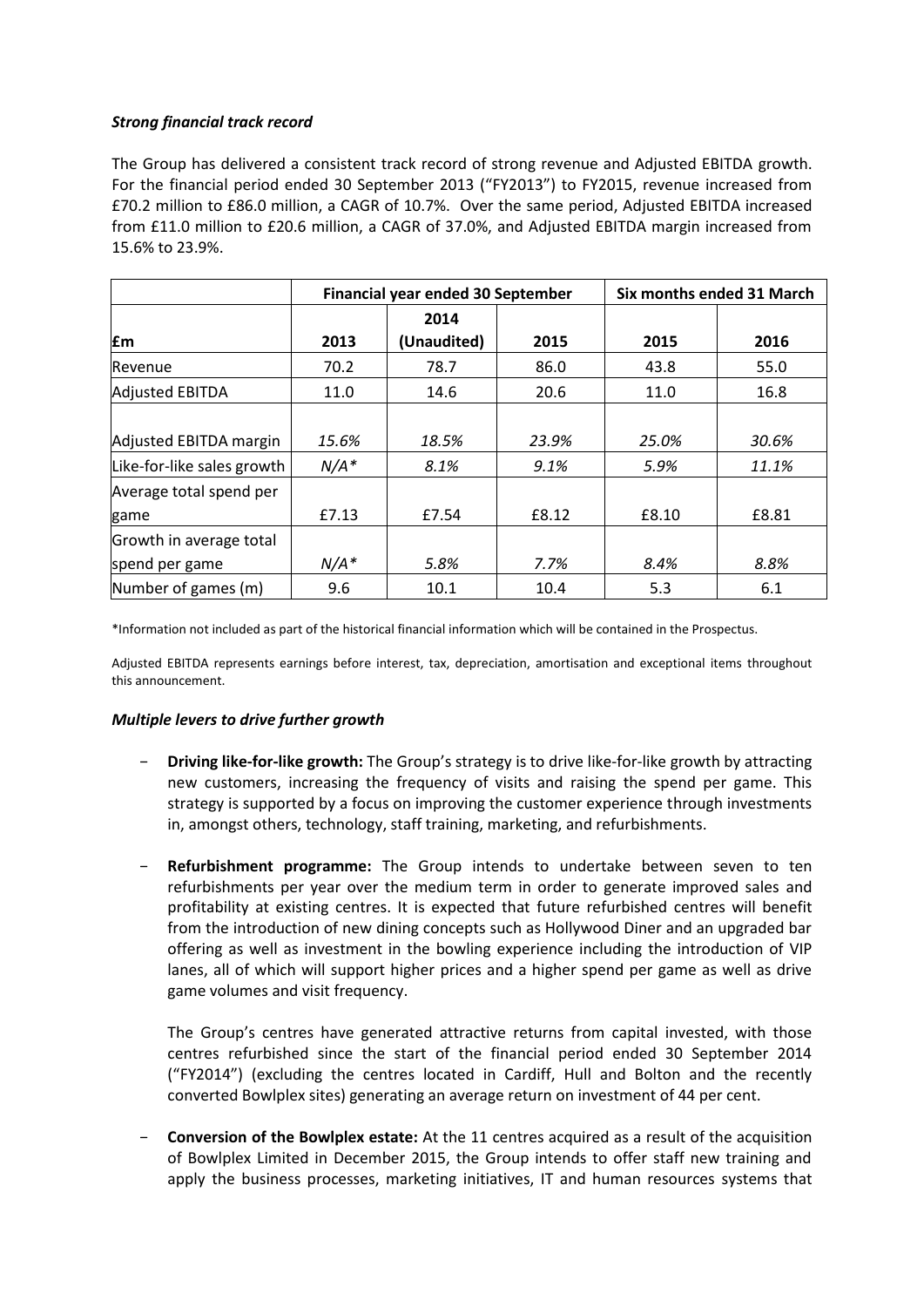form part of the Hollywood Bowl and AMF businesses in order to raise the operations at the Bowlplex centres to the standard of the Group's remaining estate. In addition to these changes and the refurbishments mentioned above, the Group intends to refurbish an average of three Bowlplex centres per year to bring them in line with the higher standards seen across the remainder of the Group's estate. Of the 11 Bowlplex centres acquired, three have been refurbished and re-branded, with another seven to be similarly refurbished and re-branded as Hollywood Bowl centres and one will be re-branded as an AMF centre. The Directors believe that there is significant potential to improve the revenue and profitability of the Bowlplex centres. The average revenue per Bowlplex centre for FY2015 was £1.55 million compared to the average revenue per Hollywood Bowl centre for the same period being £2.25 million.

**Development of new centres and acquisitions:** The Directors believe that there are substantial opportunities to achieve attractive returns from the opening of new centres. The current medium term strategy is to seek to open, on average, two new centres per year, although this is dependent on the availability of suitable centres and rental prices.

The Directors also believe that, from time to time, there will be opportunities to achieve further growth through the acquisition of existing bowling sites from other operators and improving their operations.

## *Strong customer understanding and engagement*

The Group has developed a sophisticated CRM System in order to better understand its customer base, and to target its communications more effectively.

#### *Core focus on team and culture*

The Directors believe that a continued and targeted focus on the customer through the team as well as attracting, retaining and developing top talent will be key to achieving a strong operational performance.

#### *Experienced and entrepreneurial management team*

Management have successfully implemented initiatives to drive customer and employee engagement, which has supported like-for-like sales growth of 8.1 per cent. and 9.1 per cent. in FY2014 and FY2015, respectively. Led by Stephen Burns, the Group's Chief Executive Officer, management have many years of combined experience, both in their respective individual areas of expertise and within the Group's business.

#### **Current Trading and Prospects**

The Group's strong financial performance has continued through the second half of the current financial year, with trading in line with the Directors' expectations.

Since 31 March 2016, the Group has refurbished six of its existing centres, including the refurbishment and re-branding of three Bowlplex centres. The initial returns on these first three Bowlplex re-brandings are delivering above Board expectations.

Furthermore, the Group has exchanged contracts with Intu Properties plc and Hammerson plc on two new sites which are part of retail shopping centres located in city centres and are due to open in the next financial year. Furthermore, the Group continues to have a strong pipeline of new sites.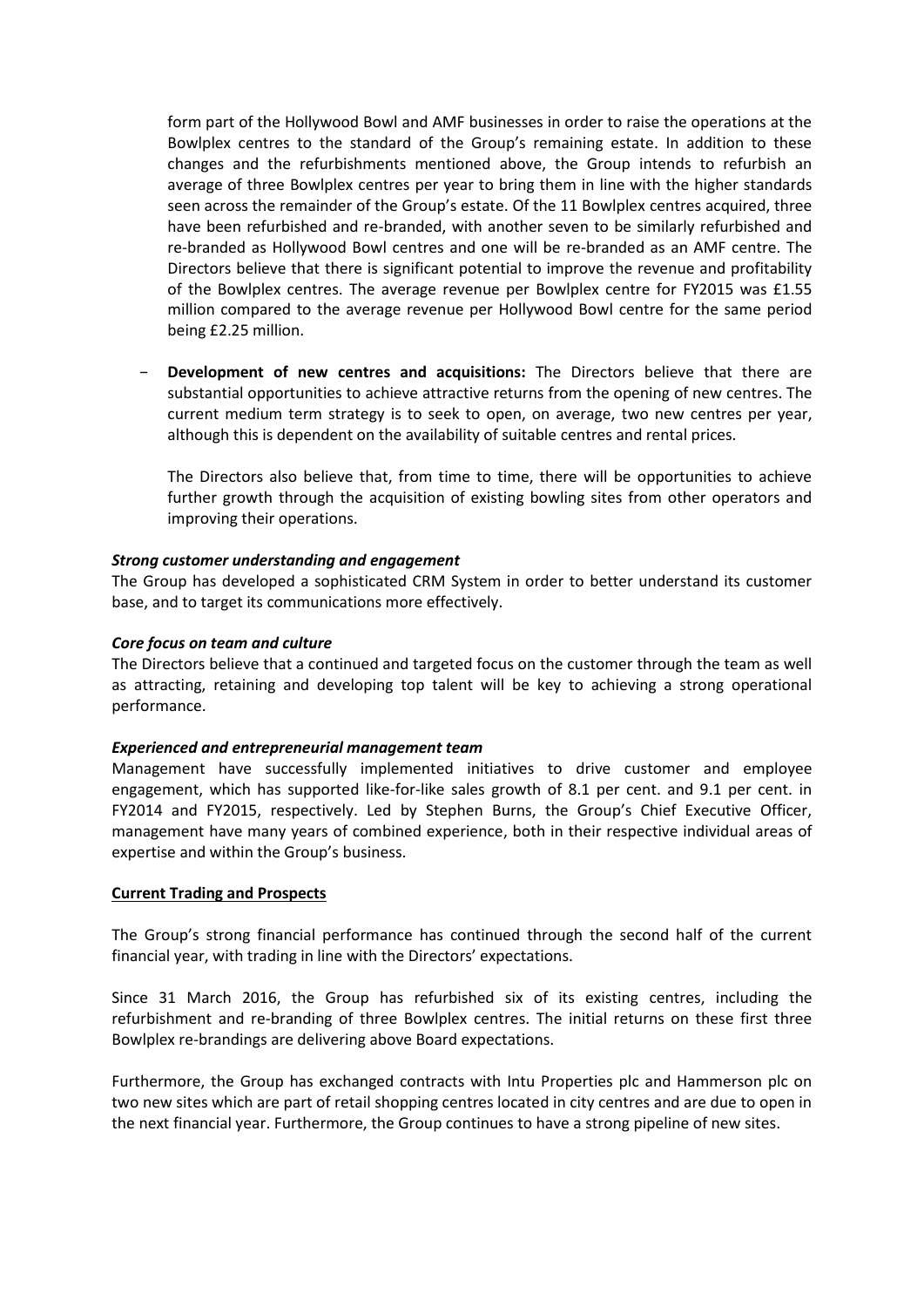The Group is also in advanced stages of negotiation with relevant landlords on four further potential new sites and with the landlord of the Group's existing centre in Liverpool (the Group's only loss making centre) with a view to amending the terms of the current lease.

The Board continues to implement the Group's strategy and remains confident about the future prospects of the Group.

## **Dividends and Dividend policy**

The Board intends to adopt a progressive dividend policy whilst maintaining an appropriate level of dividend cover. This policy is intended to allow the Group to retain sufficient capital to fund on-going operating requirements and to invest in the Group's long term growth. Dividends are expected to be paid in an approximate one-third (interim dividend) and two-thirds (final dividend) split. The Board expects the Company's first dividend as a listed business to be a pro-rated dividend for the year ending 30 September 2016.

## **Board of Directors**

## **Peter Boddy** *(Chairman)*

Peter joined the Group as Non-Executive Chairman in 2014. He also currently holds chairmanships in three other companies: Xercise4Less (the low-cost gym chain); Novus Leisure Ltd (operator of late night bars and clubs); and The Harley Medical Group, all of which are backed by private equity. Prior to this, Peter held the positions of CEO or Managing Director in a number of successful private equity backed companies including Fitness First UK, Megabowl Group Ltd and Maxinutrition Ltd. Peter has a degree in Economics from De Montfort University and an MBA from Warwick Business School.

# **Stephen Burns** *(Chief Executive Officer)*

Stephen joined the Group as Business Development Director in 2011, being promoted to managing director in 2012 and becoming Chief Executive Officer in 2014. Previously, Stephen worked within the Health and Fitness industry, holding various roles within Cannons Health and Fitness Limited from 1999, becoming Sales and Client Retention Director from 2007 upon the successful acquisition of Cannons Health and Fitness Ltd by Nuffield Health and then becoming Regional Director in 2009. In 2011 Stephen was appointed to the operating board of MWB Business Exchange, a public company specialising in serviced offices, meeting and conference rooms and virtual offices, looking after the CEC and outer London brands.

## **Laurence Keen** *(Chief Financial Officer)*

Laurence joined the Group as Finance Director and Company Secretary in 2014. Laurence has a first class degree in Business, Mathematics and Statistics from the London School of Economics and Political Science. He is a qualified ICAEW Chartered Accountant and has also been a Fellow since 2012 (having qualified in 2000). His previous role was UK Development Director for Paddy Power from 2012. He has also held senior retail and finance roles for Debenhams PLC, Pizza Hut (UK) Ltd and Tesco PLC.

## **Bill Priestley** *(Non-Executive Director)*

Bill is the Chief Investment Partner at Electra Partners, an independent private equity fund manager specialising in buy-outs and co-investments, where he leads the investment team and sits on the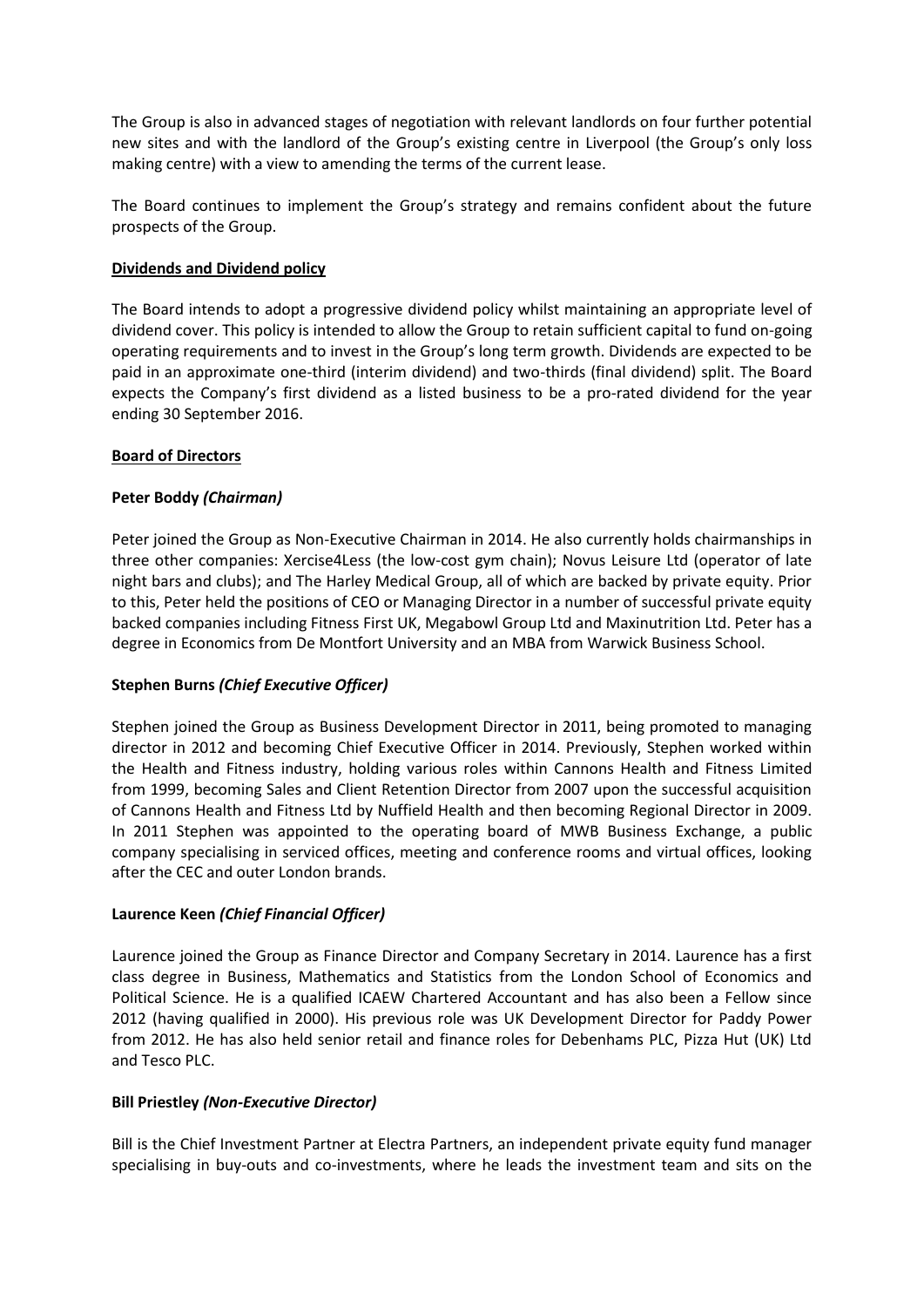Investment Committee. Bill joined Electra Partners in 2014 after having previously held the roles of Co-Chief Executive Officer and Managing Director at LGV Capital, a mid-market private equity house owned by Legal & General PLC, where he worked for over ten years. Bill has also worked at N M Rothschild & Sons and Barclays and currently serves on the boards of Innovia Group and TGI Fridays. Bill has a degree in Law from Cambridge University.

## **Nick Backhouse** *(Senior Independent Non-Executive Director)*

Nick was formerly Deputy Chief Executive Officer of the David Lloyd Leisure Group and a nonexecutive director of All3Media Ltd. He has also been Group Finance Director of National Car Parks, Chief Financial Officer for each of the Laurel Pub company and Freeserve plc and was, prior to that, a board director of Baring Brothers. Nick currently acts as non-executive director to Marston's PLC where he serves as Chairman of the Audit Committee, the Senior Independent Non-executive Director of the Guardian Media Group plc and a director and trustee of Chichester Festival Theatre. Nick joined the Group on 14 June 2016 as Senior Independent Non-Executive Director and will chair the Audit Committee. He is a Fellow of the Institute of Chartered Accountants and has an MA in Economics from Cambridge University.

## **Claire Tiney** *(Non-Executive Director)*

Claire has over twenty years' board level experience encompassing executive and non-executive roles in blue-chip retailing, property development and the services sector, across the UK and Western Europe. Claire runs her own business as an HR Consultant, executive coach and facilitator, having spent 15 years as an executive director in a number of retail businesses including Homeserve plc, Mothercare plc and WH Smith Group plc. Most recently she was HR Director at McArthurGlen Group, the developer and owner of designer outlet villages throughout Europe. She was previously a non-executive director of Family Mosaic and is currently a non-executive director of Grey 4 Gold and of Topps Tiles plc. Claire joined the Group on 14 June 2016 as a Non-Executive Director and will chair the Remuneration Committee. She has an MBA from Stirling University.

## **Expected Timetable Of Principal Events**

| Publication of the Prospectus                                                                           | 16 September 2016                     |
|---------------------------------------------------------------------------------------------------------|---------------------------------------|
| Admission and commencement of unconditional dealings in Ordinary<br>Shares on the London Stock Exchange | $8.00$ a.m. on $21$<br>September 2016 |
| CREST accounts credited with uncertificated Ordinary Shares                                             | $8.00$ a.m. on $21$<br>September 2016 |
| Despatch of definitive share certificates (where applicable)                                            | by 3 October 2016                     |

*The times and dates in the table above, except the date of publication of the Prospectus, are indicative only and are subject to change. All times are London times.*

## **Offer Statistics**

Offer Price (per share) 2008 160 pence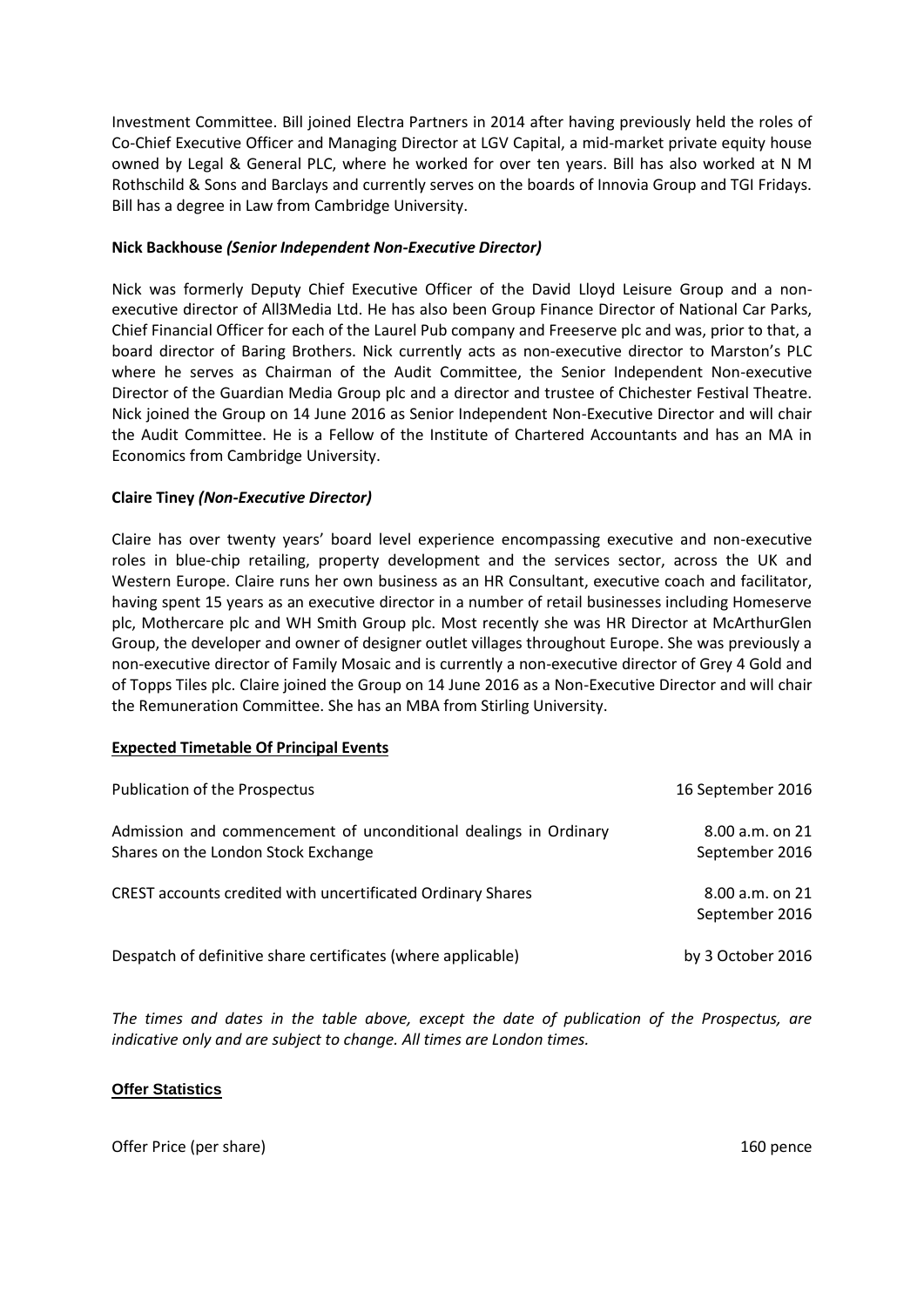| Number of Ordinary Shares in issue immediately prior to and on<br>Admission                                                   | 150,000,000    |
|-------------------------------------------------------------------------------------------------------------------------------|----------------|
| Number of Ordinary Shares to be sold by the Selling Shareholders<br>pursuant to the Offer                                     | 113,283,274    |
| Percentage of the Company's issued ordinary share capital<br>immediately following Admission being sold pursuant to the Offer | 75.5 per cent. |
| Estimated net proceeds of the Offer receivable by the Selling<br>Shareholders <sup>(a)</sup>                                  | £174.9 million |
| Expected market capitalisation of the Company at the Offer Price<br>following Admission <sup>(b)</sup>                        | £240.0 million |
| Ticker symbol                                                                                                                 | <b>BOWL</b>    |
| <b>ISIN</b>                                                                                                                   | GB00BD0NVK62   |
| SEDOL Code                                                                                                                    | <b>BDONVK6</b> |

## *Notes:*

- *(a) Estimated net proceeds receivable by the Selling Shareholders are stated after deduction of commissions and amounts in respect of stamp duty or SDRT payable by the Selling Shareholders in connection with the Offer. The Company will not receive any proceeds from the sale of Ordinary Shares being sold by the Selling Shareholders.*
- *(b) The market capitalisation of the Company at any given time will depend on the market price of the Ordinary Shares at that time. There can be no assurance that the market price of an Ordinary Share will equal or exceed the Offer Price.*

# **Forward looking statements**

This announcement contains "forward-looking statements". These forward-looking statements involve known and unknown risks and uncertainties, many of which are beyond the Company's control and all of which are based on the Directors' current beliefs and expectations about future events. You can identify forward-looking statements by terms such as "expect", "believe", "anticipate", "estimate", "aim", "plan", "intend", "will", "could", "should", "may" or "might" or the negative of such terms, other variations thereon or comparable terminology or by discussions of strategy, plans, objectives, goals, future events or intentions. These forward-looking statements include all matters that are not historical facts. They appear in a number of places throughout this announcement and include statements regarding the intentions, beliefs or current expectations of the directors or the Company with respect to future events and are subject to risks relating to future events and other risks, uncertainties and assumptions relating to the Group's business concerning, amongst other things, the results of operations, financial condition, liquidity, prospects, growth and strategies of the Group and the industries in which it operates. The Company wishes to caution you that these statements are only predictions and that actual events or results may and often do differ materially; no assurance can be given that such future results will be achieved. The forward-looking statements in this announcement speak only as of the date of this announcement. The Company disclaims any obligation or undertaking to release publicly any updates or any revisions to any forward-looking statements contained in this announcement to reflect any change in its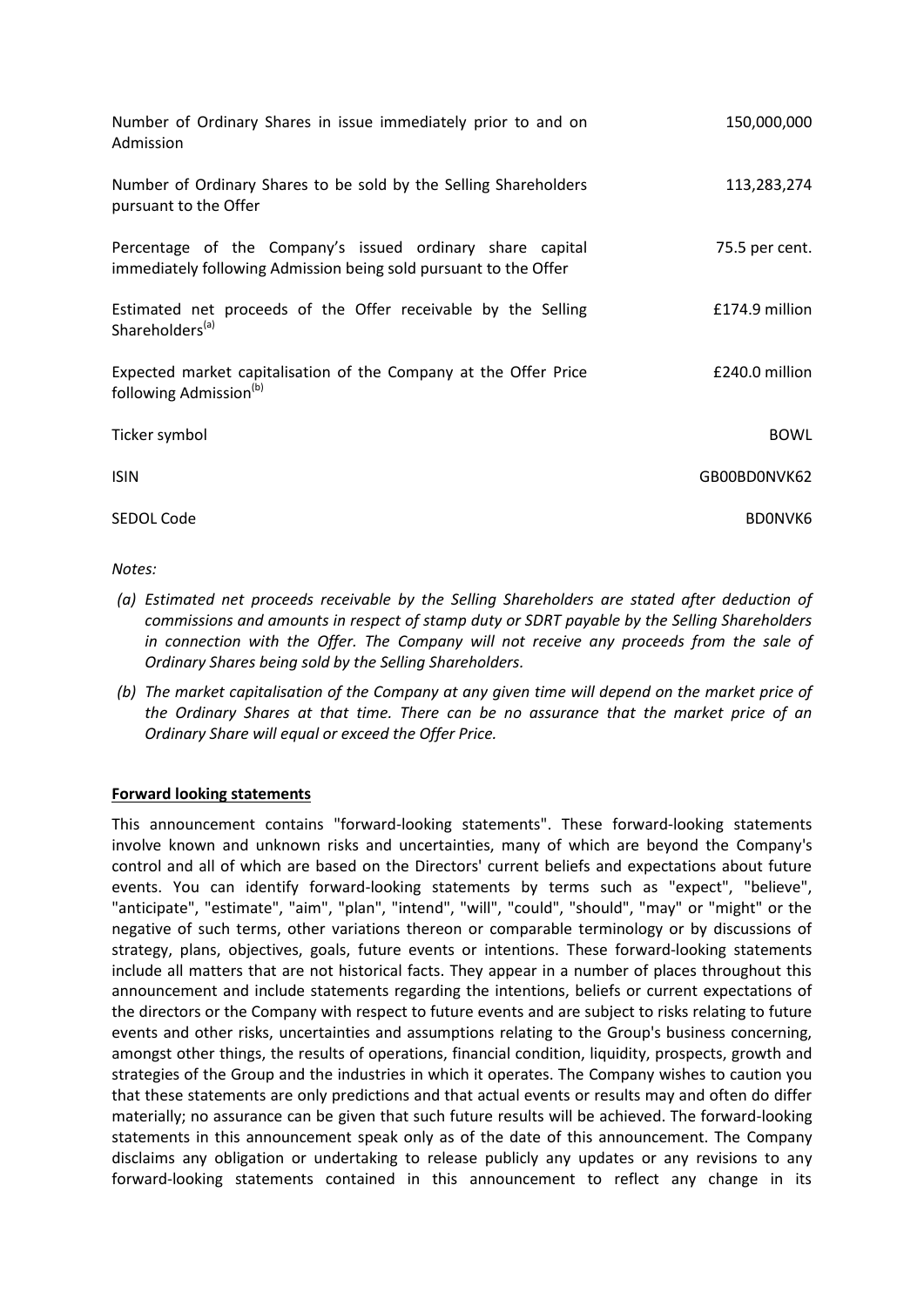expectations or any change in the events, conditions or circumstances on which such statements are based.

#### **Important notices**

The contents of this announcement, which has been prepared by and is the sole responsibility of the Company, have been approved by Investec Bank plc ("Investec") solely for the purposes of section 21(2)(b) of the Financial Services and Markets Act 2000, as amended ("FSMA").

No reliance may be placed, for any purposes whatsoever, on the information contained in this announcement or on its completeness and this announcement should not be considered a recommendation by the Company, Investec or any of their respective affiliates in relation to any purchase of or subscription for securities of the Company. No representation or warranty, express or implied, is given by or on behalf of the Company, Investec or any of their respective directors, partners, officers, employees, advisers or any other persons as to the accuracy, fairness or sufficiency of the information or opinions contained in this announcement and none of the information contained in this announcement has been independently verified. Save in the case of fraud, no liability is accepted for any errors, omissions or inaccuracies in such information or opinions.

Neither this announcement nor the information contained herein is for publication, distribution or release, in whole or in part, directly or indirectly, in or into or from the United States (including its territories and possessions, any State of the United States and the District of Columbia), Australia, Canada, Japan, New Zealand, South Africa or any other jurisdiction where to do so would constitute a violation of the relevant laws of such jurisdiction. The distribution of this announcement may be restricted by law in certain jurisdictions and persons who come into possession of any document or other information referred to herein should inform themselves about and observe any such restrictions. Any failure to comply with these restrictions may constitute a violation of the securities laws of any such jurisdictions.

This announcement does not contain or constitute an offer of, or the solicitation of an offer to buy or subscribe for, the securities referred to herein to any person in any jurisdiction, including the United States, Australia, Canada, Japan, New Zealand, South Africa or in any jurisdiction to whom or in which such offer or solicitation is unlawful.

The securities referred to herein may not be offered or sold, directly or indirectly, in the United States unless registered under the United States Securities Act of 1933, as amended (the "US Securities Act") or offered in a transaction exempt from, or not subject to, the registration requirements of the US Securities Act. The offer and sale of securities referred to herein has not been and will not be registered under the US Securities Act or under the applicable securities laws of Australia, Canada, Japan, New Zealand or South Africa. There will be no public offer of the Ordinary Shares in the United States, Australia, Canada, Japan, New Zealand or South Africa. Subject to certain exceptions, the Ordinary Shares referred to herein may not be offered or sold in Australia, Canada, Japan, New Zealand or South Africa or to, or for the account or benefit of, any national, resident or citizen of Australia, Canada, Japan, New Zealand or South Africa.

This announcement is directed at and is only being distributed (A) in member states of the European Economic Area, to persons who are qualified investors within the meaning of Article 2(1)(e) of the Prospectus Directive (Directive 2003/71/EC as amended (including amendments by Directive 2010/73/EU) the "Prospectus Directive"); (B) in the United Kingdom to persons who (i) have professional experience in matters relating to investments and who fall within the definition of "investment professionals" in Article 19(5) of the Financial Services and Markets Act 2000 (Financial Promotion) Order 2005, as amended (the "Order") or, are high net worth companies, unincorporated associations or partnerships or trustees of high value trusts as described in Article